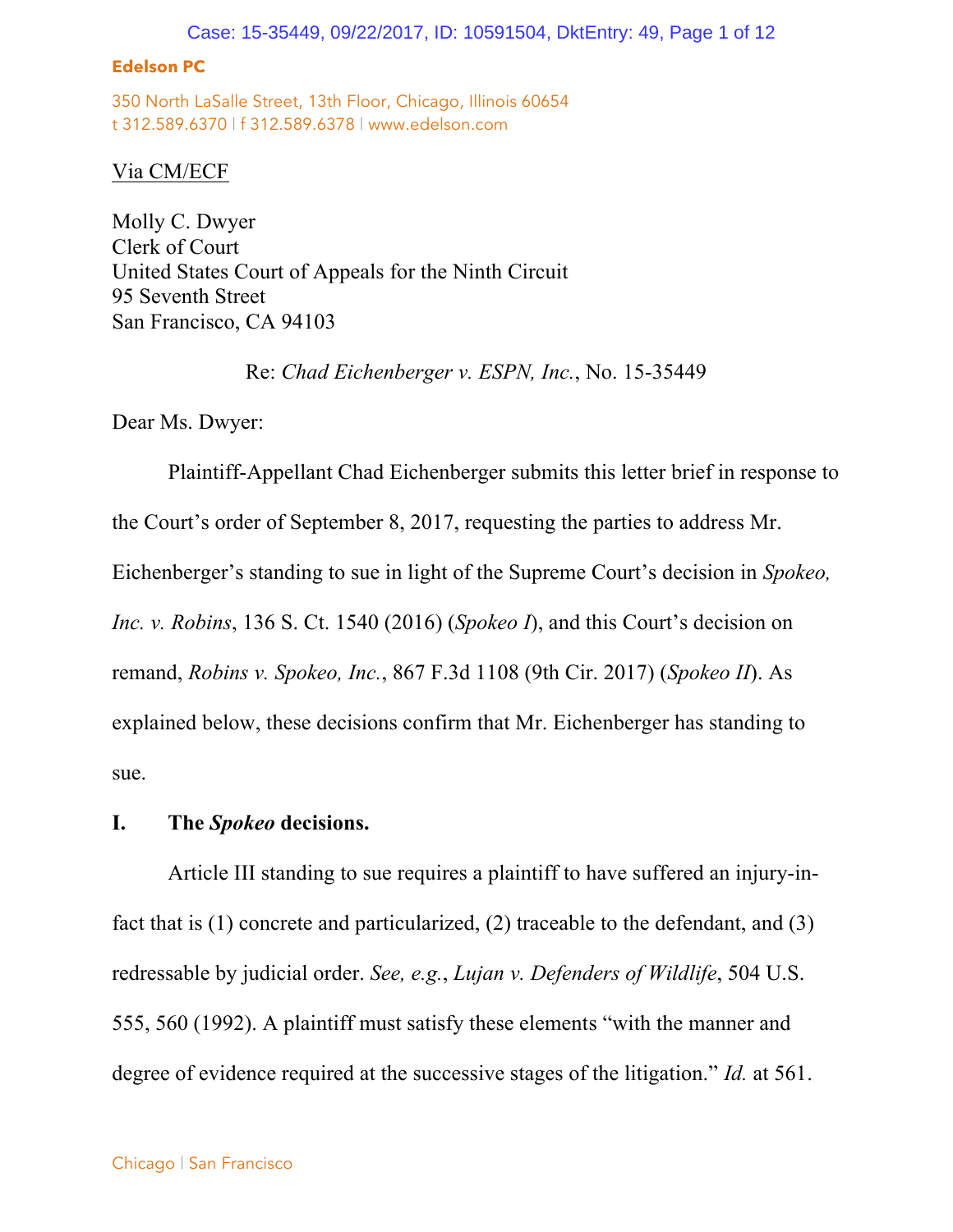# **Edelson PC** No. 15-35449 Case: 15-35449, 09/22/2017, ID: 10591504, DktEntry: 49, Page 2 of 12

Page 2 of 11

On appeal from the grant of a motion to dismiss under Fed. R. Civ. P. 12(b)(1), the Court asks whether Mr. Eichenberger's allegations, taken as true, establish his standing to sue. *Maya v. Centex Corp.*, 658 F.3d 1060, 1068 (9th Cir. 2011).

In *Spokeo I*, the Court considered just one part of one element of the familiar three-part *Lujan* inquiry: concreteness. *See* 136 S. Ct. at 1548. The Court clarified that concreteness is a separate inquiry from particularity and that intangible injuries, though more difficult to recognize, can nonetheless be concrete. *Id.* at 1548. Specifically, the Court's decision in *Spokeo I* addresses "the extent to which violation of a statutory right can itself establish an injury sufficiently concrete for the purposes of Article III standing." *Spokeo II*, 867 F.3d at 1112. The Court concluded that, in addressing that issue in a given case, courts should consult "history and the judgment of Congress" to determine if a particular statutory violation causes a cognizable harm. *Spokeo I*, 136 S. Ct. at 1549.

On remand this Court confirmed that "privacy interests ... have long been protected by the law" and held that statutory rights "similar *in kind*" to those privacy interests are "real" enough for Article III purposes that their alleged invasion is an injury-in-fact. *Spokeo II*, 867 F.3d at 1114-15 (emphasis in original). In so doing, the *Spokeo II* Court built on the foundation laid by two previous decisions of this Court holding that statutory privacy rights are cognizable in federal court in light of *Spokeo I*. *See Van Patten v. Vertical Fitness, Inc.*, 847 F.3d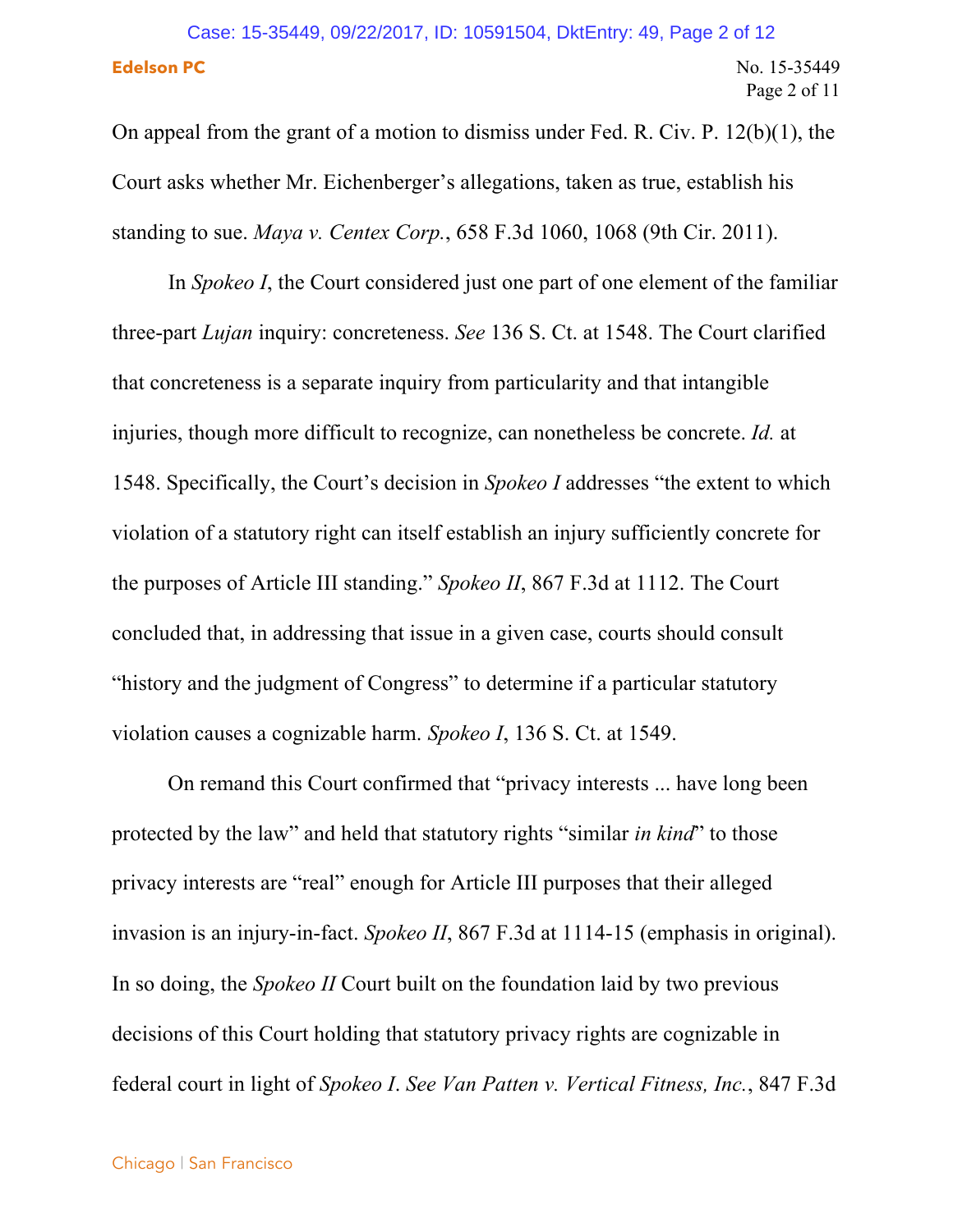## **Edelson PC** No. 15-35449 Case: 15-35449, 09/22/2017, ID: 10591504, DktEntry: 49, Page 3 of 12

1037, 1043 (9th Cir. 2017); *Syed v. M-I, LLC*, 853 F.3d 492, 499 (9th Cir. 2017). This Court also concluded that statutory rights "are 'real,' rather than purely legal creations," when Congress identifies the harms it seeks to guard against and identifies a causal link between the statutory violation and that harm. *Spokeo II*, 867 F.3d at 1114. This holding, too, builds on the Court's previous cases. *See Van Patten*, 847 F.3d at 1043 (relying on "specific [Congressional] findings" to conclude that statutory privacy interest was "concrete").

## **II. Mr. Eichenberger alleges a concrete injury-in-fact.**

Applying the Supreme Court's teachings and this Court's further elaborations confirms that Mr. Eichenberger has standing to sue in this case. Mr. Eichenberger alleges that Defendant-Appellee ESPN, Inc., violated the Video Privacy Protection Act ("VPPA"), 18 U.S.C. § 2710, by disclosing to a third party information that identified him and the videos he watched on ESPN's Roku channel. (EOR 40, ¶ 14; EOR 42, ¶ 19; EOR 43, ¶ 25; EOR 44, ¶ 29; EOR 47, ¶¶ 42-44.) That alleged disclosure gives rise to his claim under the VPPA, *see* 18 U.S.C. § 2710(c), and both history and the judgment of Congress permit the claim to proceed in federal court, as every court to consider the question with the benefit of *Spokeo I*'s guidance has concluded. *See Perry v. Cable News Network, Inc.*, 854 F.3d 1336 (11th Cir. 2017); *In re Nickelodeon Consumer Privacy Litig.*, 827 F.3d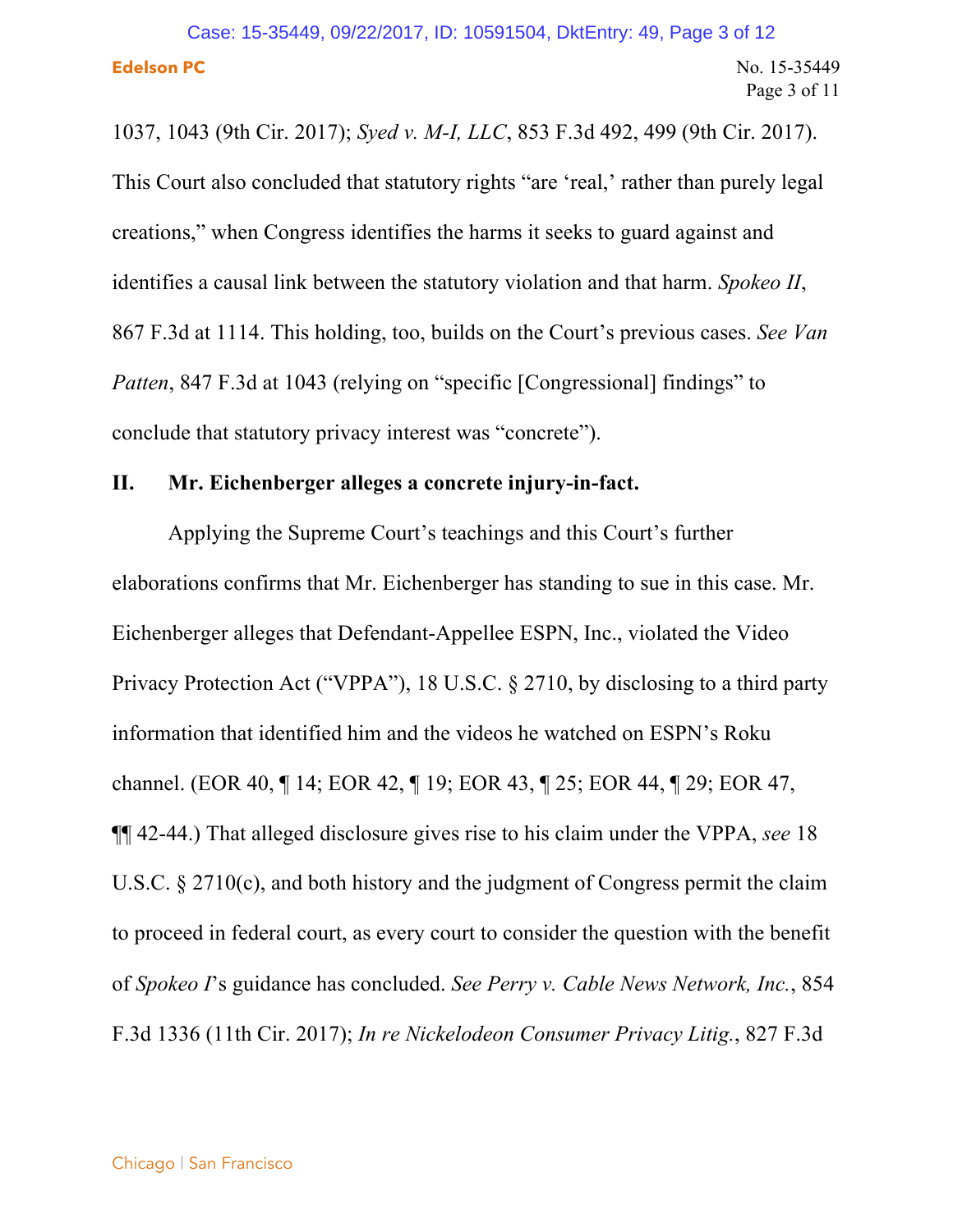**Edelson PC** No. 15-35449 Page 4 of 11 Case: 15-35449, 09/22/2017, ID: 10591504, DktEntry: 49, Page 4 of 12

262 (3d Cir. 2016); *Yershov v. Gannett Satellite Info. Network, Inc.*, 204 F. Supp. 3d 353 (D. Mass. 2016).

## **A. Congress's judgment establishes that disclosure of information protected by the VPPA is a concrete injury-in-fact.**

First, "the structure and purpose of the VPPA supports the conclusion that it provides actionable rights." *Perry*, 854 F.3d at 1340. As Mr. Eichenberger explained in his opening brief (*see* Appellant's Opening Brief at 2-5), the Act was passed in the wake of the publication of the video rental records of then-Supreme Court nominee Robert Bork's family by a reporter who had obtained them from a Washington, D.C. video store. S. Rep. No. 100-599, at 5 (1998), *reprinted in* 1988 U.S.C.C.A.N. 4342-1. "Members of Congress denounced the disclosure as repugnant to the right of privacy." *Yershov v Gannett Satellite Info. Network, Inc.*, 820 F.3d 482, 485 (1st Cir. 2016). In passing the Act, Congress expressed concern not only for newsworthy invasions of privacy, but also for preventing subtler, more insidious invasions of privacy. As one senator explained:

In an era of interactive television cables, the growth of computer checking and check-out counters, of security systems and telephones, all lodged together in computers, it would be relatively easy at some point to give a profile of a person and tell what they buy in a store, what kind of food they like, what sort of television programs they watch, who are some of the people they telephone. I think that is wrong.

S. Rep. No. 100-599, at 5-6. Similarly, another senator noted: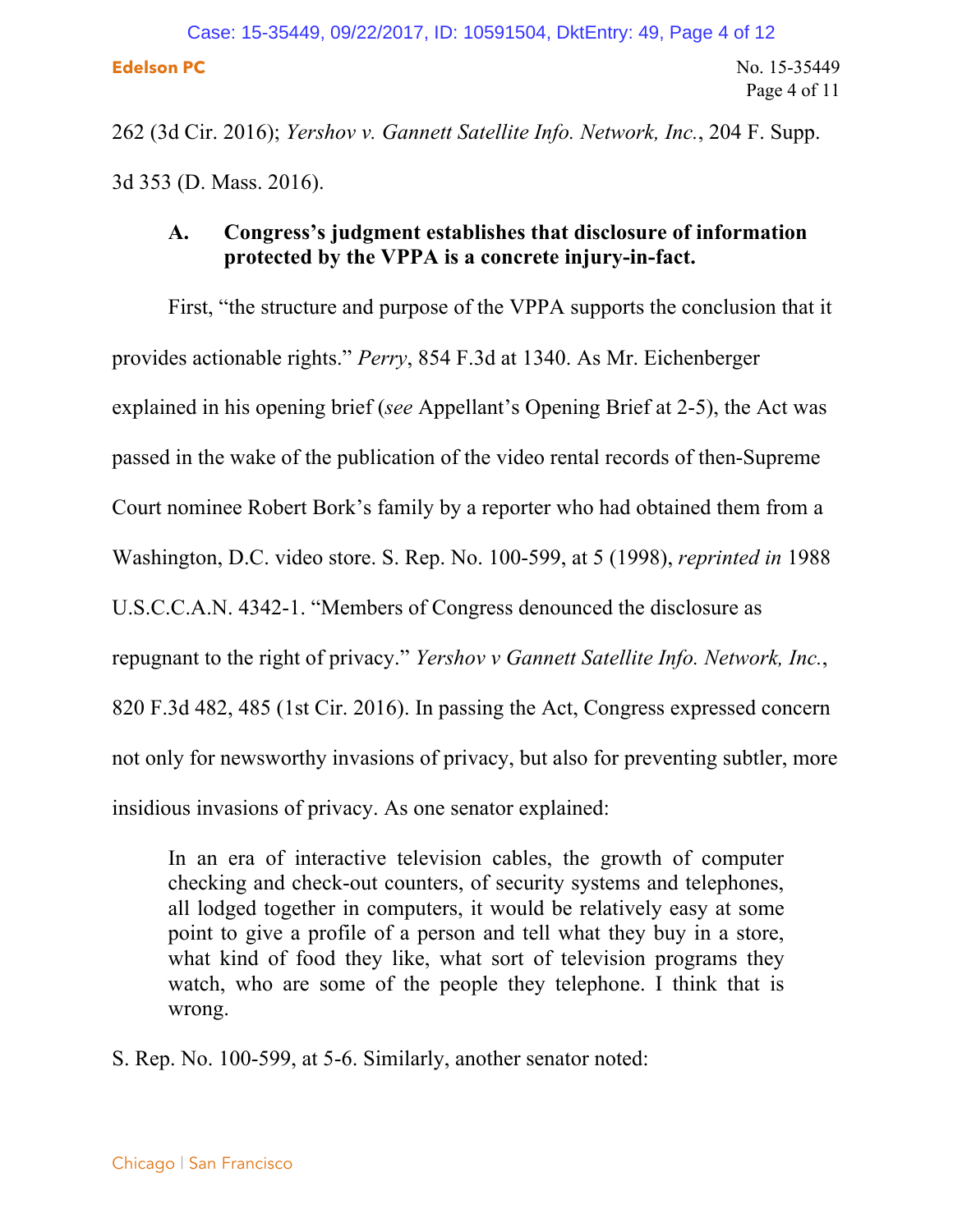The advent of the computer means not only that we can be more efficient than ever before, but that we have the ability to be more intrusive than ever before. Every day Americans are forced to provide to businesses and others personal information without having any control over where that information goes. These records are a window into our loves, likes, and dislikes.

*Id.* at 6-7. In short, "the trail of information generated by every transaction that is now recorded and stored in sophisticated record keeping systems is new, more subtle and pervasive form of surveillance." *Id.* at 7. At a joint House and Senate subcommittee hearing, Senator Leahy again noted that "these activities [i.e., requesting video materials] generate an enormous report of personal activity that, if it is going to be disclosed, makes it very, very difficult for a person to protect his or her privacy." *Video & Library Privacy Protection Act of 1988: Joint Hr'g Before the Subcomm. on Courts, Civil Liberties & the Administration of Justice of the H. Comm. on the Judiciary and the Subcomm. on Technology & the Law of the S. Comm. on the Judiciary*, 100th Cong. 18 (1988). "It is not anybody else's business, whether they want to watch Disney or they want to watch something of an entirely different nature." *Id.* Concerned with the "subtle and pervasive" invasion of privacy caused by the disclosure of these viewing records, Congress enacted the VPPA.

These "specific findings" support the conclusion that this congressionally created right is concrete. *See Van Patten*, 847 F.3d at 1043. Congress identified a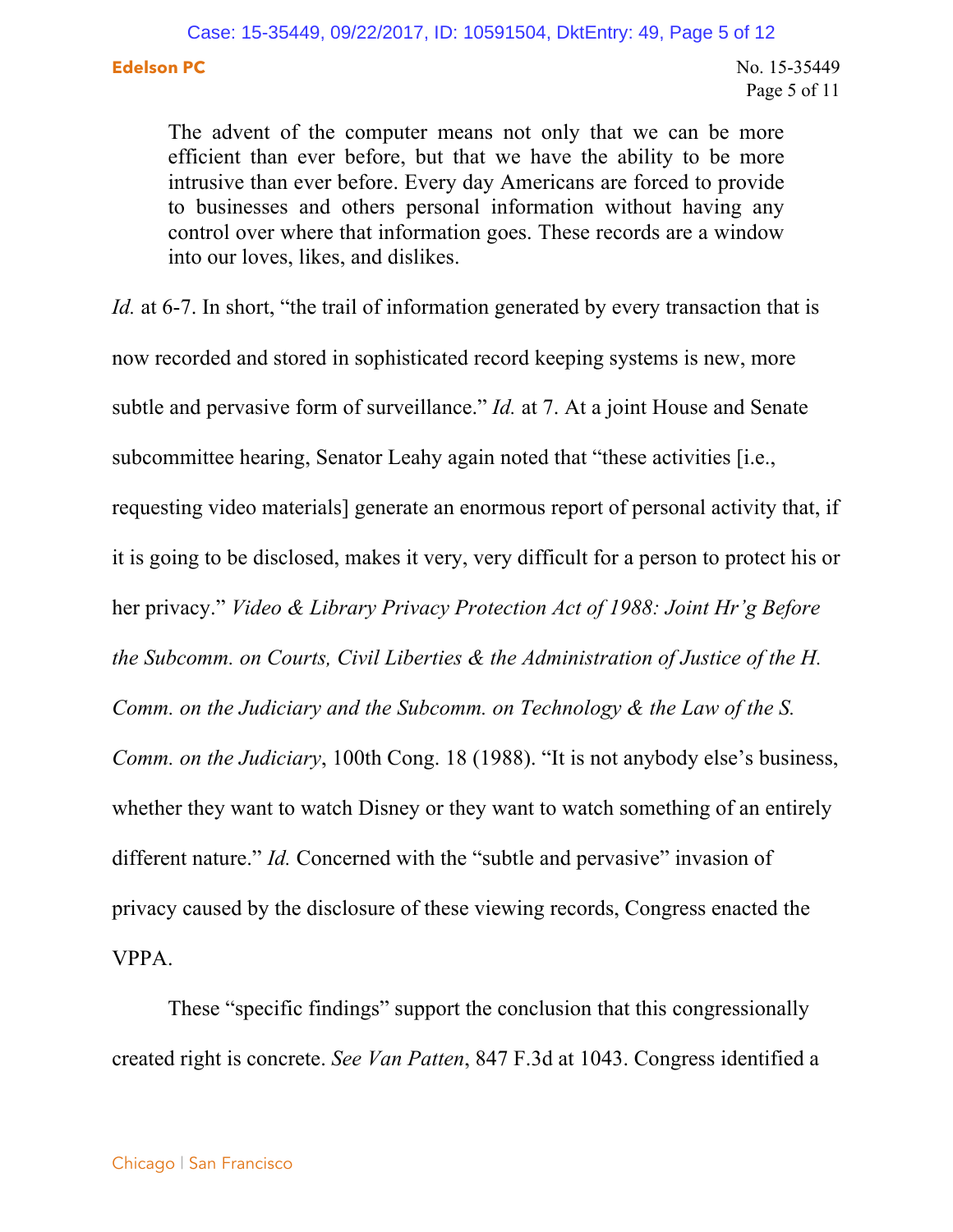## **Edelson PC** No. 15-35449 Case: 15-35449, 09/22/2017, ID: 10591504, DktEntry: 49, Page 6 of 12

# Page 6 of 11

particular harm—the invasion of privacy occasioned by the unconsented disclosure of personal video-viewing habits. And after considering the issue, particularly in light of the increasingly "intrusive" nature of modern technology, *see* S. Rep. No. 100-599, at 6, Congress concluded that the VPPA was "necessary" to preserve this aspect of informational privacy, *Yershov*, 204 F. Supp. 3d at 361. The Act's prohibition on unconsented disclosure of personal information creates a "substantive right" in line with this purpose. *Van Patten*, 847 F.3d at 1043.

"Congress has long provided plaintiffs with the right to seek redress for unauthorized disclosures of information that, in Congress's judgment, ought to remain private." *In re Nickelodeon*, 827 F.3d at 274. And *Van Patten* holds that Congress's identification by statute of a particular type of privacy invasion suffices to create a concrete interest whose invasion gives rise to Article III standing. *See*  847 F.3d at 1043 (holding that a substantive statutory "right to be free from certain types of phone calls and texts" was sufficiently definite to be actionable in federal court). In these circumstances, Congress has "identif[ied an] intangible harm[] that meet[s] minimum Article III requirements," and its judgment should be respected. *Spokeo I*, 136 S. Ct. at 1549.

As this Court recognized in *Spokeo II*, though mere possession of a statutory cause of action doesn't unlock the federal courthouse doors, "the Supreme Court ... recognized that *some* statutory violations, alone, do establish concrete harm."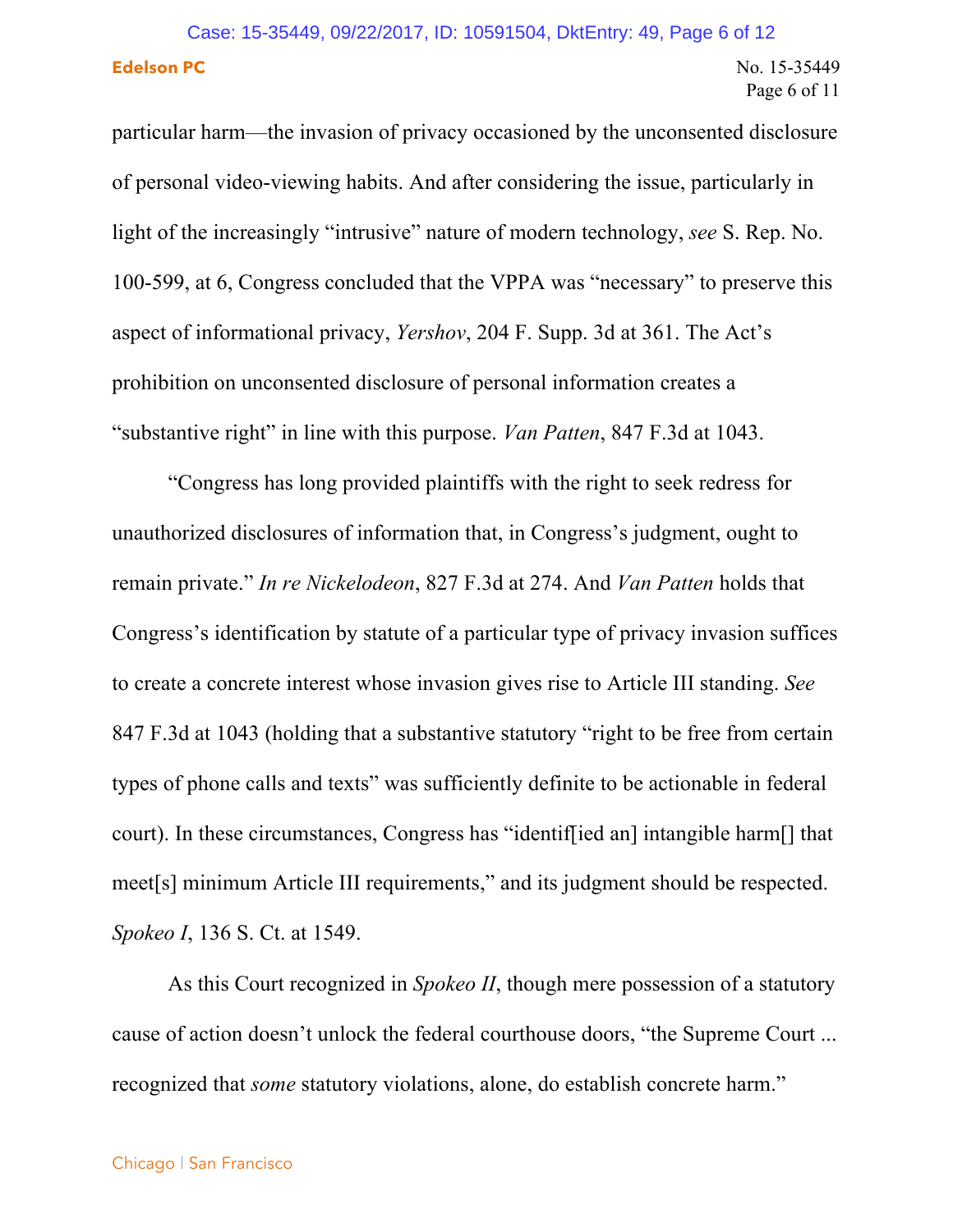## **Edelson PC** No. 15-35449 Case: 15-35449, 09/22/2017, ID: 10591504, DktEntry: 49, Page 7 of 12

*Spokeo II*, 867 F.3d at 1113. The two *Spokeo* decisions focused on alleged procedural statutory violations, but that focus is inapposite here. Instead, as in *Van Patten*, the alleged statutory violation here infringes a "substantive right." 847 F.3d at 1043. Disclosures of information protected by the VPPA, "by their nature, invade the privacy" of the subjects of that information. *Id.* That was the harm Congress sought to avoid by enacting the law. Thus disclosures of information in alleged violation of the VPPA are themselves actionable without any showing of further harm. *See Perry*, 854 F.3d at 1340 ("We conclude that violation of the VPPA constitutes a concrete harm."); *see Spokeo II*, 867 F.3d at 1113 (recognizing that when a statutory violation directly infringes a concrete interest created by statute, there is a sufficient injury to support standing); *Van Patten*, 847 F.3d at 1043 (concluding that plaintiff need not allege any additional harm when statutory violation causes the harm the statute seeks to prevent).<sup>1</sup>

## **B. The common law permitted suit for similar harms.**

Second, the statutory violation alleged here results in an injury that is "similar *in kind* to [harms] that have traditionally served as the basis for lawsuit."

 

<sup>1</sup> Even if the Court were to conclude that ESPN's alleged VPPA violations are procedural in nature, Mr. Eichenberger still has standing. As *Spokeo II* recognizes, when procedural rights are at issue, the inquiry is similarly bifurcated: The first question is whether the statutorily protected interest is concrete, and the second is whether the "specific procedural violations alleged ... actually harm, or present a material risk of harm to, such interests." 867 F.3d at 1113. As discussed, the privacy interest created by the VPPA is concrete. And the disclosure itself "actually harm[s]" that interest. *Id.*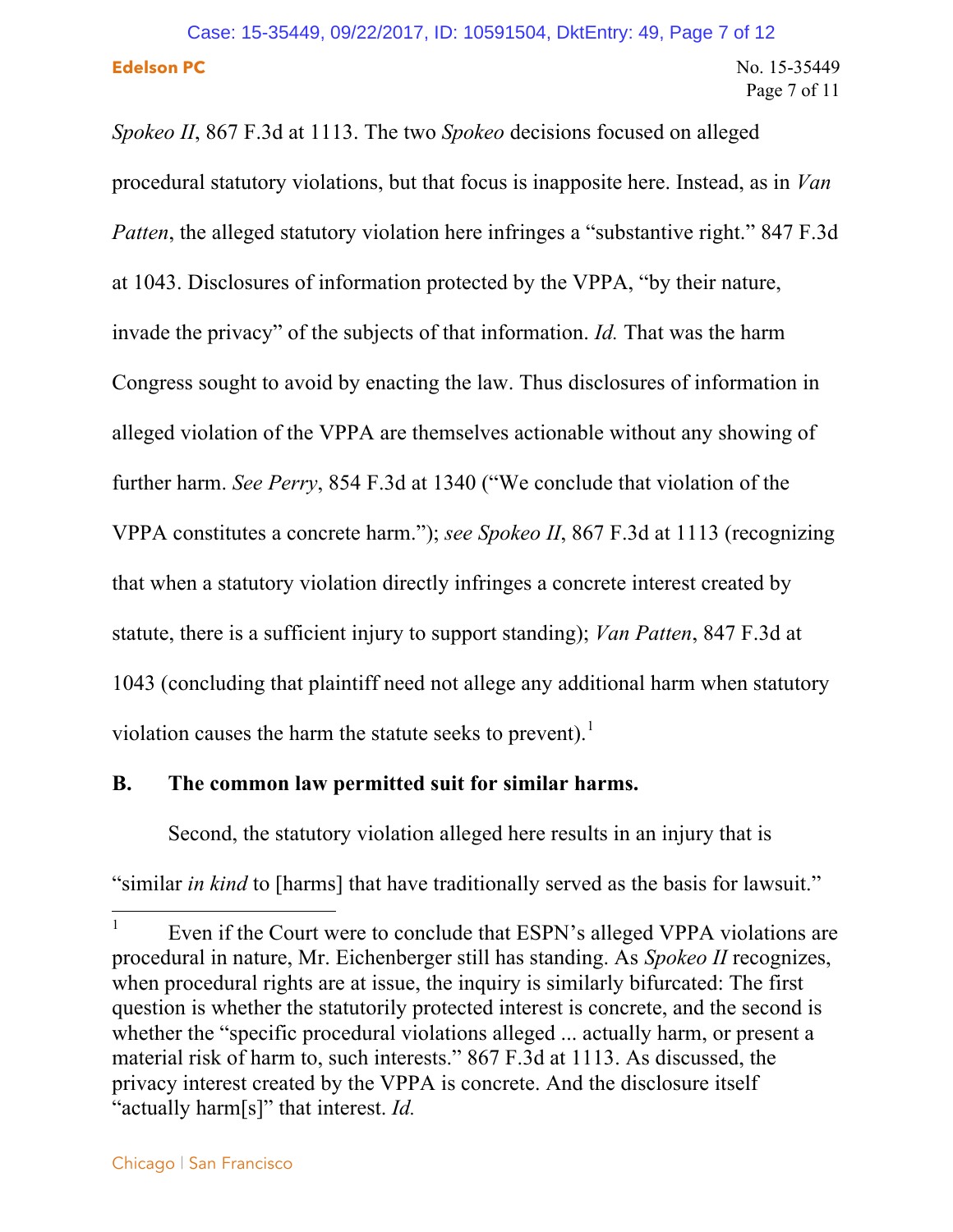# **Edelson PC** No. 15-35449 Case: 15-35449, 09/22/2017, ID: 10591504, DktEntry: 49, Page 8 of 12

*Spokeo II*, 867 F.3d at 1115. Both *Spokeo II* and *Van Patten* recognize that "privacy interests ... have long been protected in the law." *Id.* at 1114; *see Van Patten*, 847 F.3d at 1043 ("The right of privacy is recognized by most states."). More specifically, "it has long been the case that an unauthorized dissemination of one's personal information, even without a showing of actual damages, is an invasion of one's privacy that constitutes a concrete injury sufficient to confer standing to sue." *Thomas v. FTS USA, LLC*, 193 F. Supp. 3d 623, 636 (E.D. Va. 2016). *Perry* holds that this tradition applies with full force to claims under the VPPA. *See* 854 F.3d at 1340-41.

As the Supreme Court has recognized, the legal concept of "privacy" encompasses a number of distinct interests, including "in avoiding disclosure of personal matters." *U.S. Dep't of Justice v. Reporters Cmte. for Freedom of Press*, 489 U.S. 749, 762 (1989). Thus, "both the common law and the literal understandings of privacy encompass the individual's control of information concerning his or her person." *Id.* A brace of cases decided after *Spokeo I* concluded that this common-law tradition would permit suit for unlawful disclosure of personal information, even if it claims for unlawful retention of information do not fall within this custom. *See Gubala v. Time Warner Cable, Inc.*, 846 F.3d 909, 912 (7th Cir. 2017) ("Violations of rights of privacy are actionable, but ... there is no indication of any violation of the plaintiff's privacy because there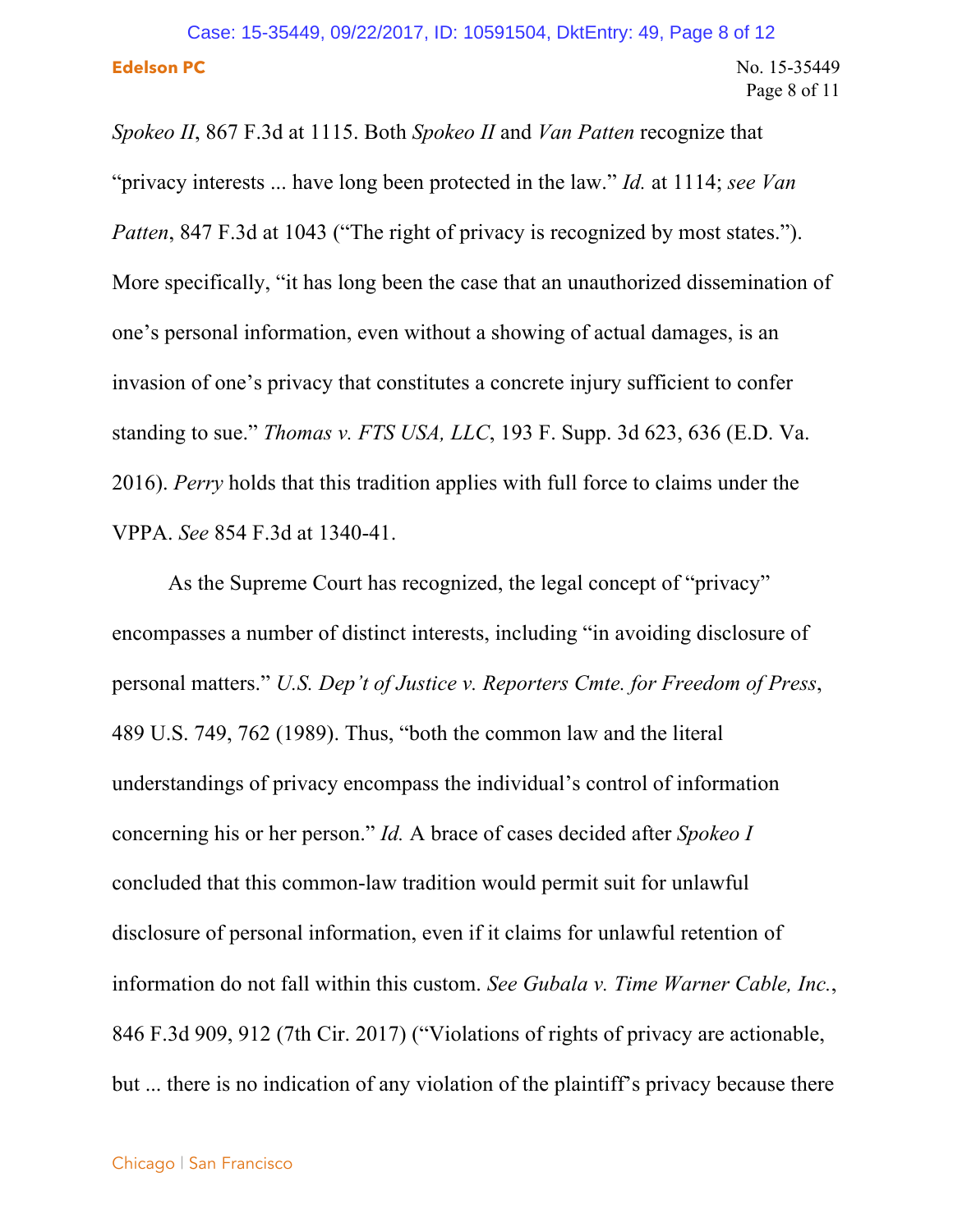# **Edelson PC** No. 15-35449 Case: 15-35449, 09/22/2017, ID: 10591504, DktEntry: 49, Page 9 of 12

Page 9 of 11

is no indication that Time Warner has released, or allowed anyone to disseminate, any of the plaintiff's personal information); *Braitberg v. Charter Commc'ns, Inc.*, 836 F.3d 925, 930 (8th Cir. 2016) ("Although there is a common law tradition of lawsuits for invasion of privacy, the retention of information lawfully obtained, without further disclosure, traditionally has not provided the basis for a lawsuit in American courts.").

The well-recognized privacy interest in avoiding disclosure of personal matters is particularly implicated in this case. Congress's concern in enacting the VPPA was "information pools" created about individual consumers. S. Rep. No. 100-599, at 7. And Mr. Eichenberger specifically alleges that the information disclosed by ESPN is used to enhance "user profiles" or "digital dossiers" of individual consumers. (EOR 41.) *Reporters Committee* observes that "the power of compilations to affect personal privacy [far] outstrips the combined power of the bits of information contained within." 489 U.S. at 765. Congress specifically enacted the VPPA to prevent the disclosure of video-viewing habits to third parties so it could be added to such compilations.

Thus, a claim for unlawful disclosure under the VPPA bears a sufficiently close relationship to a claim at common law to be actionable in federal court. As *Spokeo II* holds, all Article III requires is a "close relationship to a harm that has traditionally been regarded as a basis for a lawsuit, not that Congress may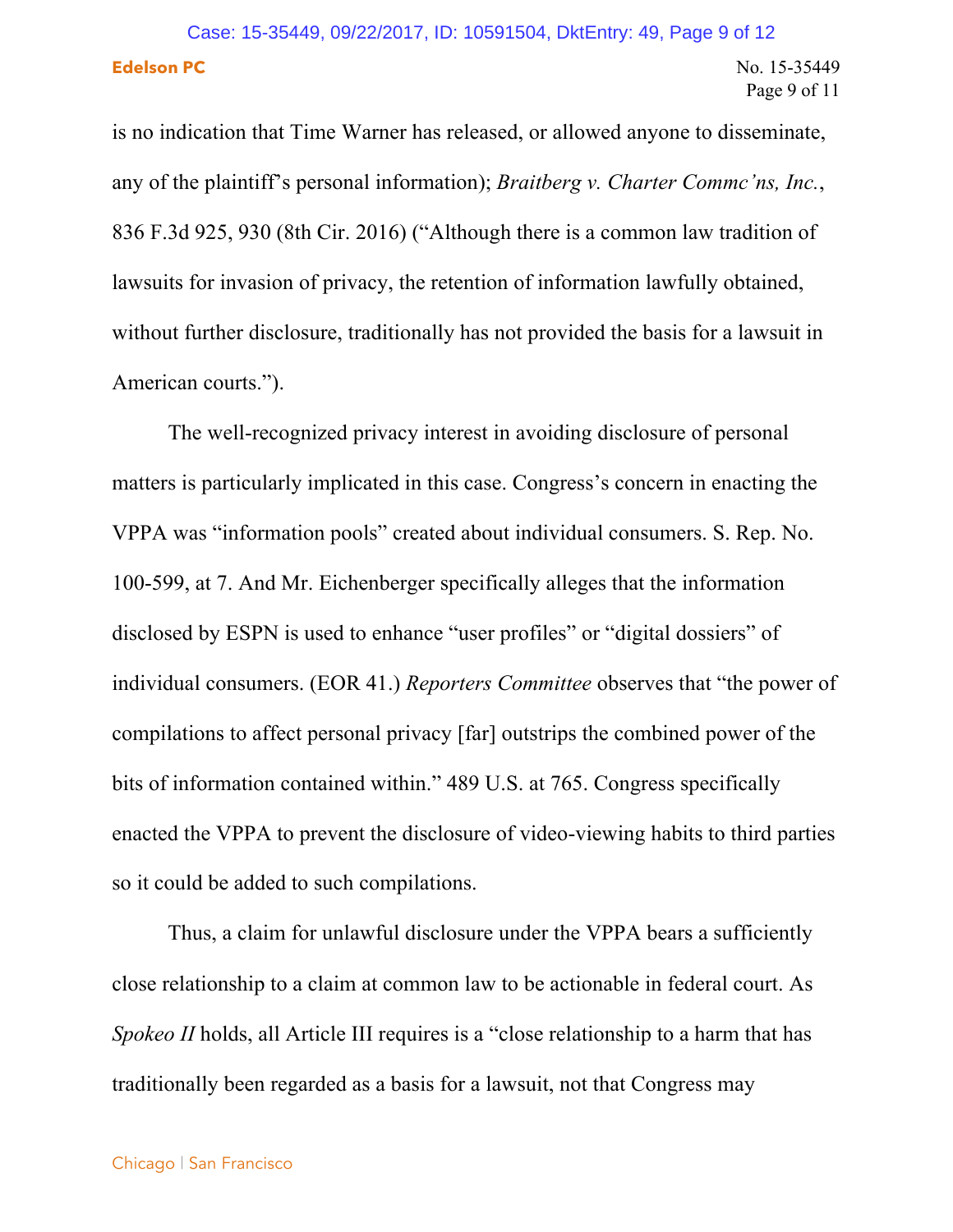# **Edelson PC** No. 15-35449 Case: 15-35449, 09/22/2017, ID: 10591504, DktEntry: 49, Page 10 of 12

recognize a de facto intangible harm only when its statute exactly tracks the common law." 867 F.3d at 1115 (quotation omitted). That relationship is present here: The common law protected the privacy of certain information. *See* Restatement (Second) of Torts § 652A cmt. b. And at common law many invasions of privacy were actionable without further use of information gathered or disseminated. *See Perry*, 854 F.3d at 1340 (citing Restatement (Second) of Torts § 652B cmt. b); *see also* Restatement (Second) of Torts § 652D cmt. a ("While the cases to date allowing recovery for the type of invasion of privacy covered by this Section have been confined to the giving of publicity to the private matter, the courts may decide to extend the coverage to a simple disclosure."). The VPPA represents a specific instantiation of this type of privacy interest. What's more, the Restatement specifically recognizes the possibility that the common-law right to privacy might "expan[d]" "as a protection against ... the compilation of elaborate written or computerized dossiers." Restatement (Second) of Torts § 652A cmt. c. It would be quite bizarre for Congress's decision to recognize a privacy right specifically contemplated by the drafters of the Restatement not to be closely related to a common-law harm.

Thus, whether judged through the lens of congressional judgment or the common law, as those sources are interpreted by *Spokeo I* and *Spokeo II*, it is clear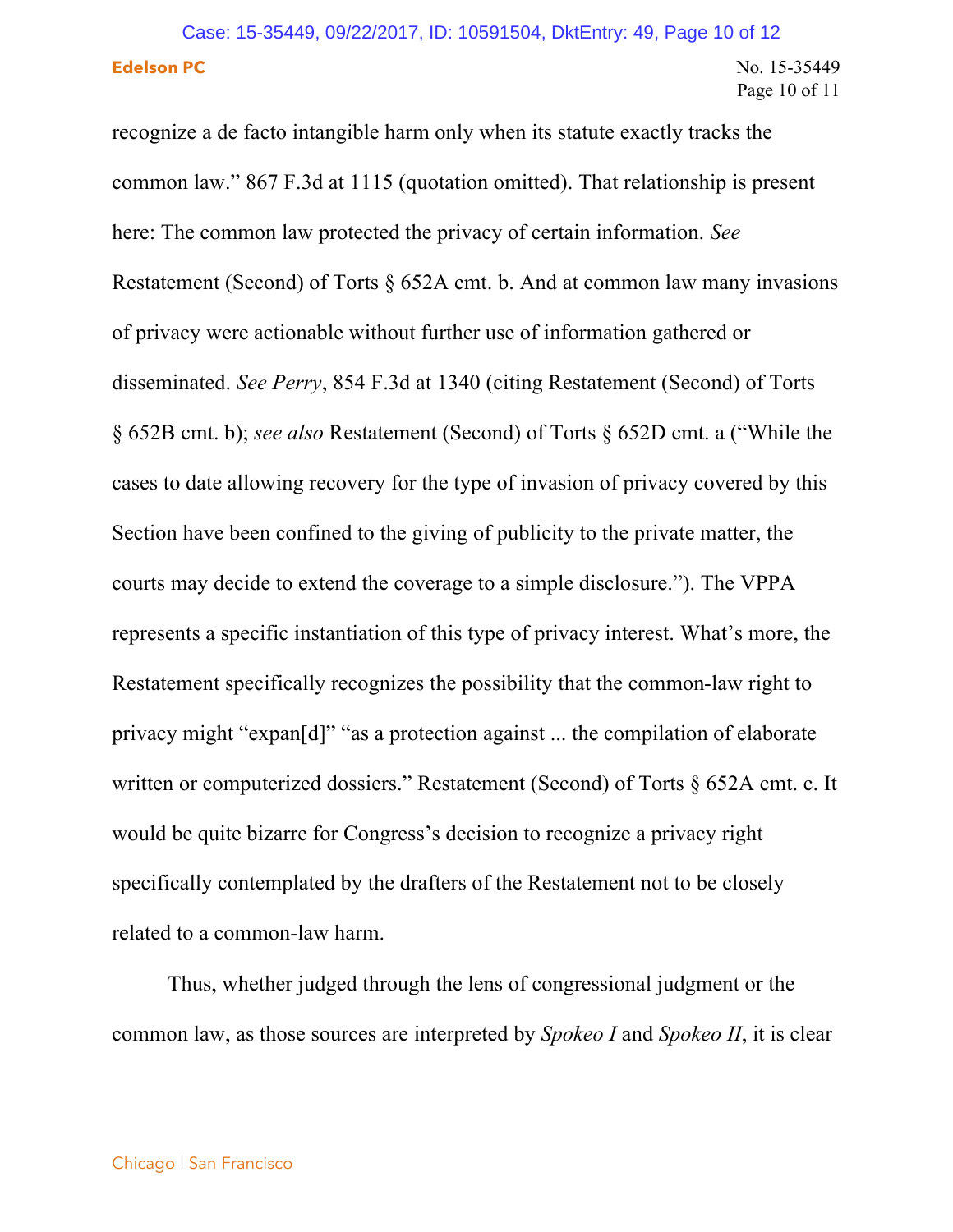# **Edelson PC** No. 15-35449 Case: 15-35449, 09/22/2017, ID: 10591504, DktEntry: 49, Page 11 of 12

Page 11 of 11

that Mr. Eichenberger has suffered a concrete injury supporting his standing to sue ESPN in federal court.

 $*$  \*  $*$  \*  $*$ 

Neither *Spokeo* decision addresses the remaining elements of the standing inquiry, but it is clear that Mr. Eichenberger can satisfy all aspects of the Article III standing inquiry. Mr. Eichenberger's injury is sufficiently particularized because he alleges that ESPN violated his statutory rights. *See Spokeo II*, 867 F.3d at 1111. The injury is also traceable to ESPN's conduct (ESPN programmed its Roku channel to transmit this personally identifiable information (EOR 40 ¶ 13)), and redressable by a favorable judicial decision.

In sum, Mr. Eichenberger has standing to sue ESPN. Assured of subjectmatter jurisdiction, the Court should reverse the order of the district court dismissing Mr. Eichenberger's claim, and remand for further proceedings.

> Respectfully submitted, EDELSON PC *s/ J. Aaron Lawson* J. Aaron Lawson